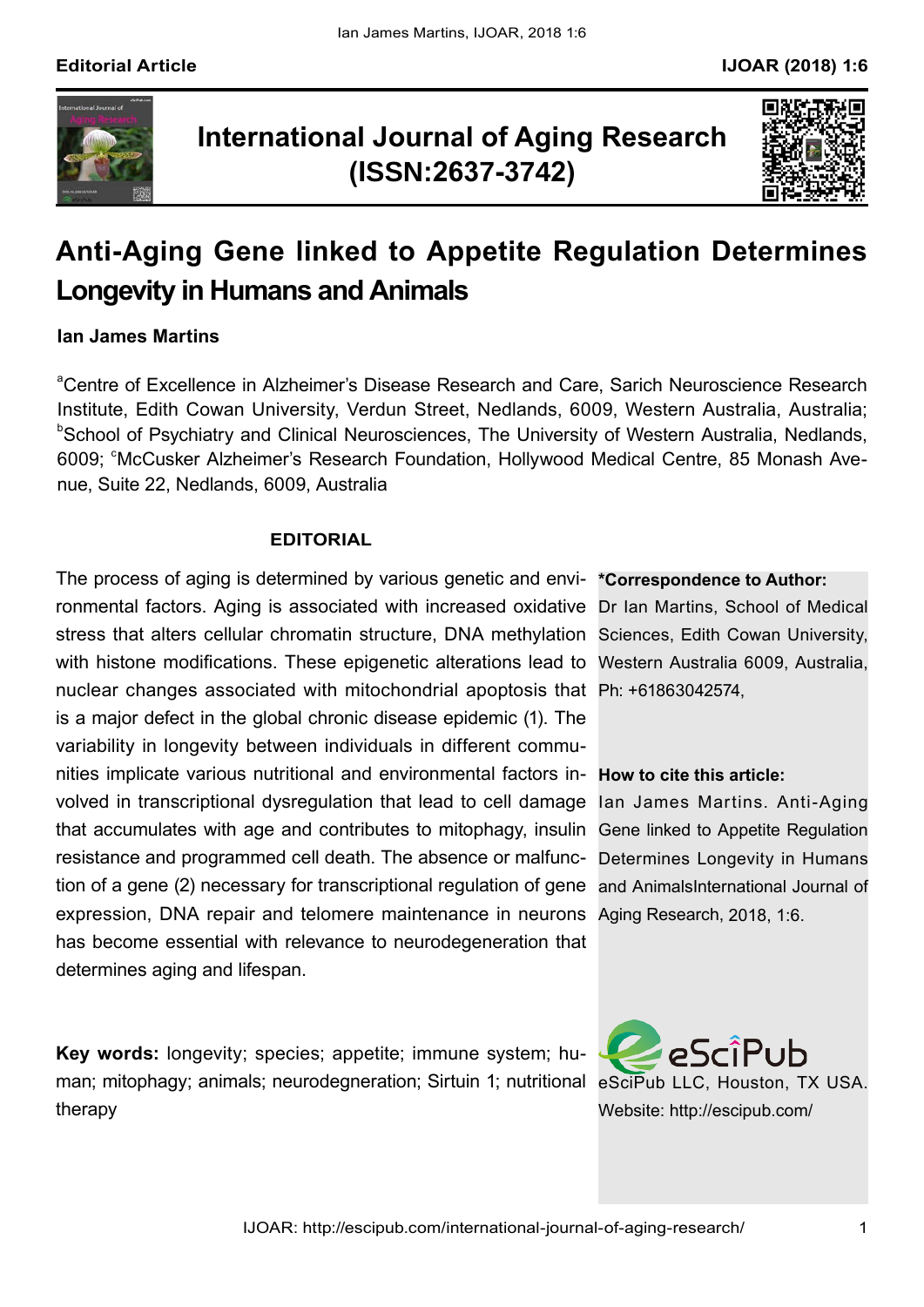Major implementations in lifestylestyle changes have been conducted and to introduce calorie restriction that alters cell metabolism by the use of specific nutrients to improve immunity connected to longevity (3). Genes that determine premature lifespan in humans have been identified and include genes (3,4) such as breast cancer genes BRCA1 and BRCA2 and hyperlipidemia genes (the low-density lipoprotein receptor, apolipoprotein B). Four candidate genes (3) have been implicated in longevity such as apolipoprotein E, angiotensinconverting enzyme, histocompatibility locus antigen and plasminogen activator inhibitor 1. These genes have effects on longevity in animals and humans by effects of calorie restriction (5) that determine the function of homeostatic proteins with effects on nutrient metabolism and immunity. A genome-wide scan has identified new loci for exceptional longevity and reveal a genetic overlap between longevity and age-related diseases and traits that include coronary artery disease and Alzheimer's disease (6). In humans and animals (dogs, cats, bears, horses, elephants, livestock/cattle) lifespan can vary between 29-86 years and in man depending on the community human lifespan can reach a maximum of 104 years with average age (70-80 years). Centenarians have very low levels of chromosome abnormalities (7) and indicate the absence of the malfunction in genes associated with DNA repair and DNA methylation that prevent mitochondrial apoptosis linked to various chronic diseases such as diabetes and neurodegenerative diseases. An anti-aging gene (8) that determines longevity and lifespan in various species

(**Figure 1**) has been identified as Sirtuin 1 (Sirt 1). Sirt 1 is a nicotinamide adenine dinucleotide (NAD +) dependent class III histone deacetylase (HDAC) that targets transcription factors (peroxisome proliferator-activated receptorgamma coactivator, p53, pregnane x receptor) to adapt gene expression to metabolic activity and as a deacetylase is involved in the

deacetylation of the nuclear receptors critical to neuron proliferation, insulin resistance and non alcoholic fatty liver disease (1). Sirt 1 is involved in telomere maintenance and DNA repair with its critical involvement chromosome stability and cell proliferation. Sirt 1 is important to the regulation of other anti-aging genes such as klotho, p66shc and Forkhead box protein O1 with relevance to age related diseases (8).



**Figure 1.** In humans and animals Sirt 1 is the anti-aging/heat shock gene that is sensitive to heat/cold stress with relevance to the induction of mitochondrial apoptosis and autoimmune disease. Sirt 1 regulates food intake and is the calorie sensitive gene that determines species survival linked to diabetes and neurodegenerative diseases.

Major interests in appetite regulation has indicated that appetite control is critical to longevity and lifespan and connected to various chronic diseases (9). Sirt 1 as a heat shock gene is important to the immune system in various species (10) with its repression linked to autoimmune disease (11). Core body temperature dysregulation will inactivate Sirt 1 and induce mitochondrial apoptosis with relevance to autoimmune disease and species longevity (12). Diet, environment and lifestyle (stress) changes incriminate Sirt 1 as the defective gene (**Figure 1**) involved in aging and lifespan and associated with neurodegeneration and chronic disease. In animals food quality (13) is essential to maintain Sirt 1 expression and activity with relevance to regulation of core body temperature and autoimmune disease. The longevity of lifespan in cattle and livestock will be determined by the xenobiotic content (10) and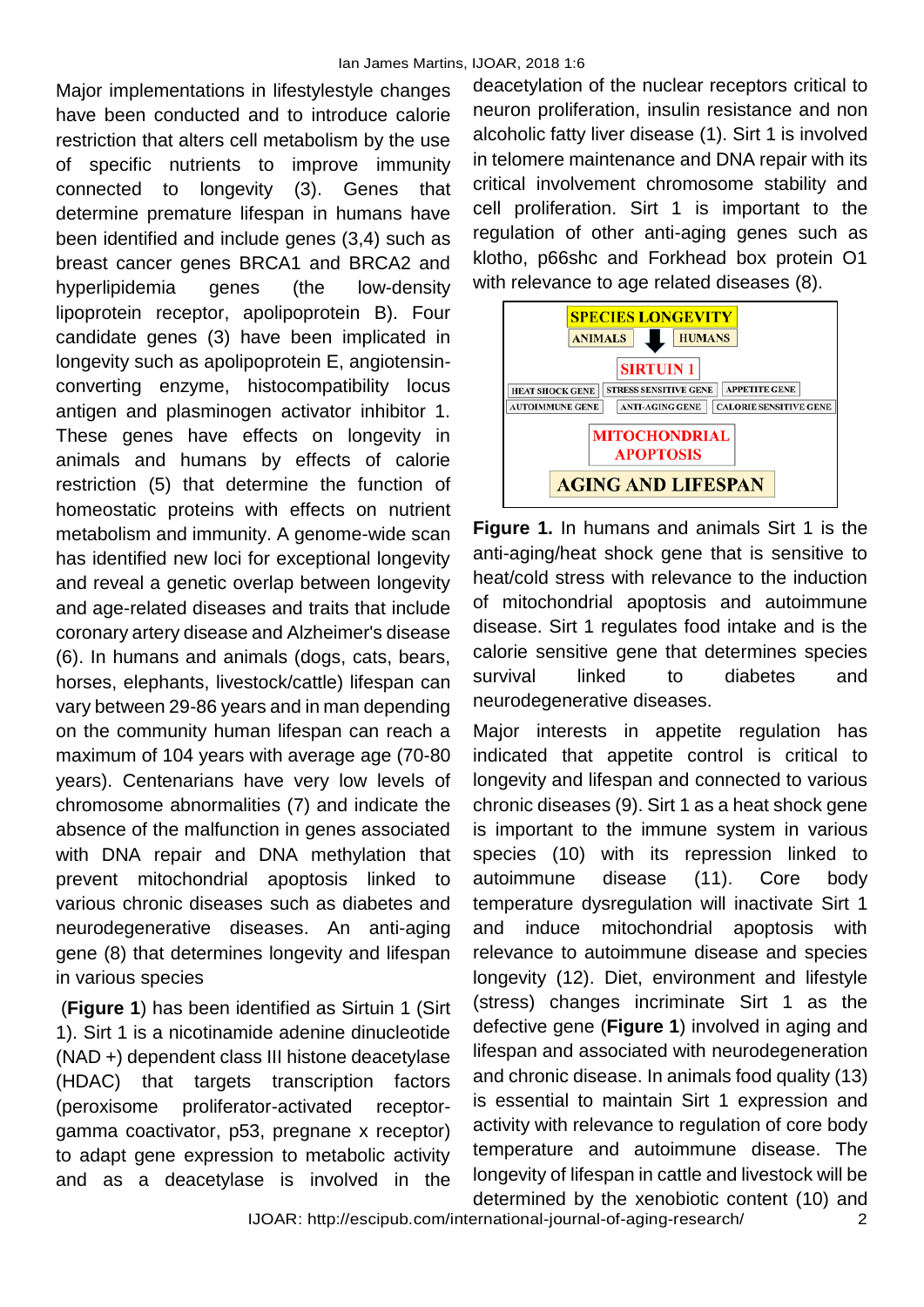food end products from bacteria/fungus such as bacterial lipopolysaccharides and mycotoxins (14). Animals may be more sensitive to neurodegeneration and synaptic plasticity with dietary interventions essential to maintain neuron and synapse interactions (14). The role of caffeine and Indian Spices (15,16) in food products has become of interest and may determine longevity in man. Furthermore inactivation of Sirt 1 is associated with senescence and its role in antimicrobial activity and mitophagy (17) may be critical for the survival of animal

## **Conclusion**

In humans the function of the anti-aging gene Sirt 1 is critical to the maintenance of other longevity and anti-aging genes involved with aging and lifespan. Appetite regulation is connected to Sirt 1 function with mitochondrial apoptosis and neurodegeneration linked to various chronic diseases. Food consumption in the cattle and livestock industry should be carefully controlled since Sirt 1 and its dysregulation may be more sensitive to mitochondrial apoptosis in animals with effects on neurodegeneration and synaptic plasticity that determines species longevity.

### **Acknowledgements**

This work was supported by grants from Edith Cowan University, the McCusker Alzheimer's Research Foundation and the National Health and Medical Research Council.

### **REFERENCES**:

- 1. Ian James Martins. Genomic Medicine and Acute Cardiovascular Disease Progression in Diabetes. International Journal of Medical Studies. 2018;3(1):124-130.
- 2. Sandra Rodríguez-Rodero, Juan Luis Fernández-Morera, Edelmiro Menéndez-Torre, Vincenzo Calvanese, Agustín F. Fernández, Mario F. Fraga. Aging Genetics and Aging. Aging and Disease. 2011;2(3):186-195.
- 3. Giuseppe Passarino, Francesco De Rango, Alberto Montesanto. Human longevity: Genetics or Lifestyle? It takes two to tango. [Immunity and](https://www.ncbi.nlm.nih.gov/pubmed/27053941)  [Ageing.](https://www.ncbi.nlm.nih.gov/pubmed/27053941) 2016;13:(12):1-6.
- 4. Nir Barzilai, Alan R. Shuldiner. Searching for Human Longevity Genes: The Future History of Gerontology in the Post-genomic Era. Journal of Gerontology, 2001;56A(2):M83–M87.
- 5. Michal Jazwinski. Longevity, Genes, and Aging. Science*.* 1996;27(5271):54-59.
- 6. Kristen Fortney, Edgar Dobriban, Paolo Garagnani, Chiara Pirazzini, Daniela Monti, Daniela Mari, Gil Atzmon, Nir Barzilai, Claudio Franceschi, Art B. Owen, Stuart K. Kim. Genome-Wide Scan Informed by Age-Related Disease Identifies Loci for Exceptional Human Longevity. PLOS Genetics, 2015; 11(12): e1005728
- 7. Diddahally Govindaraju, Gil Atzmonb, Nir Barzilai. Genetics, lifestyle and longevity: Lessons from centenarians. Applied and Translational Genomics. 2015;4:23-32.
- 8. Ian James Martins. Anti-Aging Genes Improve Appetite Regulation and Reverse Cell Senescence and Apoptosis in Global Populations. Advances in Aging Research, 2016; 5:9-26.
- 9. Ian James Martins. [Appetite dysregulation and](https://www.researchgate.net/publication/275585083_Appetite_dysregulation_and_obesity_in_Western_Countries?ev=prf_pub)  [obesity in Western Countries I](https://www.researchgate.net/publication/275585083_Appetite_dysregulation_and_obesity_in_Western_Countries?ev=prf_pub)an J Martins · Edited by Emma Jones,; LAP LAMBERT Academic Publishing. 2013;1-80.
- 10. Ian James Martins. Single Gene Inactivation with Implications to Diabetes and Multiple Organ Dysfunction Syndrome. Journal of Clinical Epigenetics. 2017;3(24): 1-8.
- 11. Ian James Martins. Appetite Control and Biotherapy in the Management of Autoimmune Induced Global Chronic Diseases. Journal of Clinical Immunology and Research. 2018; 2(1): 1- 4.
- 12. Ian James Martins. Regulation of Core Body Temperature and the Immune System Determines Species Longevity. Current Updates in Gerontology. 2017; 1: (6.1):1-6.
- 13. Ian James Martins. Food quality induces a miscible disease with relevance to Alzheimer's disease and Neurological diseases. Journal of Food Research.2016; 5(6): 45-52.
- 14. Ian James Martins. Dietary Interventions Reverse Insulin and Synaptic Plasticity Defects Linking to Diabetes and Neurodegenerative Diseases. SL Nutrition and Metabolism. 2017; 1(111)1-5.
- 15. Ian James Martins. Caffeine with Links to NAFLD and Accelerated Brain Aging. Chapter: Non-Alcoholic Fatty Liver Disease - Molecular Bases, Prevention and Treatment. InTech - [Open Science](http://www.intechopen.com/)  [Open Minds | InTechOpen.](http://www.intechopen.com/) 2017.